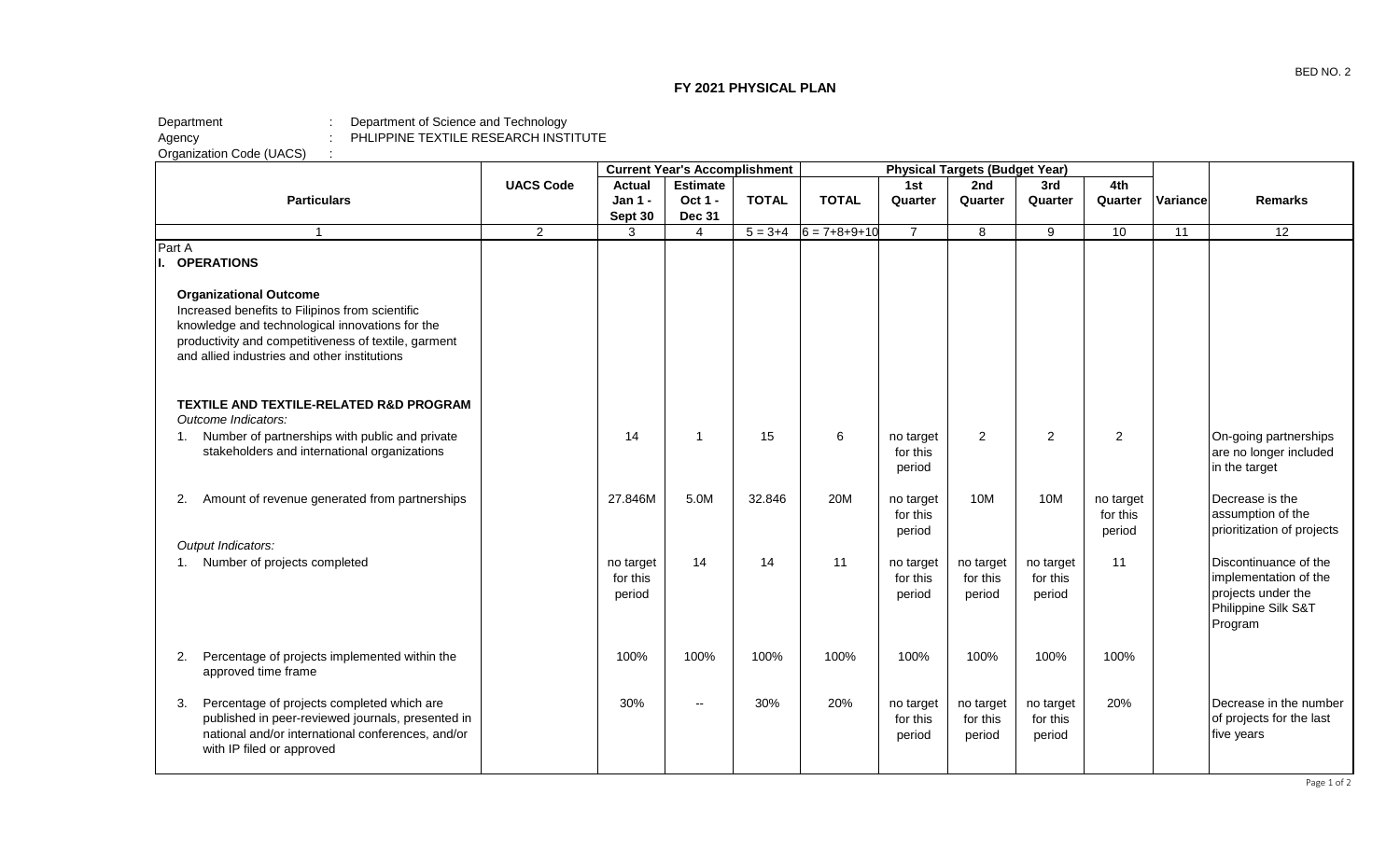|                                                         |                  | <b>Current Year's Accomplishment</b> |                |              | <b>Physical Targets (Budget Year)</b> |                       |           |         |                |          |                           |  |
|---------------------------------------------------------|------------------|--------------------------------------|----------------|--------------|---------------------------------------|-----------------------|-----------|---------|----------------|----------|---------------------------|--|
|                                                         | <b>UACS Code</b> | <b>Estimate</b><br><b>Actual</b>     |                |              |                                       | 1st                   | 2nd       | 3rd     | 4th            |          |                           |  |
| <b>Particulars</b>                                      |                  | Jan 1 -                              | Oct 1 -        | <b>TOTAL</b> | <b>TOTAL</b>                          | Quarter               | Quarter   | Quarter | Quarter        | Variance | <b>Remarks</b>            |  |
|                                                         |                  | Sept 30                              | <b>Dec 31</b>  |              |                                       |                       |           |         |                |          |                           |  |
| $\mathbf{1}$                                            | 2 <sup>1</sup>   | 3                                    | $\overline{4}$ | $5 = 3 + 4$  | $6 = 7 + 8 + 9 + 10$                  | $\overline{7}$        | 8         | 9       | 10             | 11       | 12                        |  |
| <b>TEXTILE S&amp;T SERVICES PROGRAM</b>                 |                  |                                      |                |              |                                       |                       |           |         |                |          |                           |  |
| Outcome Indicators:                                     |                  |                                      |                |              |                                       |                       |           |         |                |          |                           |  |
| 1. Percentage of customers that rate the technical      |                  | 99%                                  | 99%            | 99%          | 92%                                   | 92%                   | 92%       | 92%     | 92%            |          | Decrease of the           |  |
| services rendered as satisfactory or better             |                  |                                      |                |              |                                       |                       |           |         |                |          | percentage of customers   |  |
|                                                         |                  |                                      |                |              |                                       |                       |           |         |                |          | that rate the technical   |  |
|                                                         |                  |                                      |                |              |                                       |                       |           |         |                |          | services is due on the    |  |
| Output Indicators:                                      |                  |                                      |                |              |                                       |                       |           |         |                |          | pandemic restrictions     |  |
|                                                         |                  |                                      |                |              |                                       |                       |           |         |                |          |                           |  |
| 1. Number of technical services rendered                |                  | 19,917                               | 2,337          | 22,254       | 21,407                                | 5,200                 | 4,170     | 6,810   | 5,227          |          | Decrease of the number    |  |
|                                                         |                  |                                      |                |              |                                       |                       |           |         |                |          | of services is due on the |  |
|                                                         |                  |                                      |                |              |                                       |                       |           |         |                |          | pandemic restrictions     |  |
|                                                         |                  |                                      |                |              |                                       |                       |           |         |                |          |                           |  |
| 2. Percentage of request for technical services that    |                  | 100%                                 | 100%           | 100%         | 95%                                   | 95%                   | 95%       | 95%     | 95%            |          | Decrease is due on the    |  |
| have been provided within the required time frame       |                  |                                      |                |              |                                       |                       |           |         |                |          | pandemic restrictions     |  |
| Number of clients benefitting from technical<br>3.      |                  | 303                                  | 12             | 315          | 350                                   | 150                   | 100       | 50      | 50             |          |                           |  |
| services                                                |                  |                                      |                |              |                                       |                       |           |         |                |          |                           |  |
| TEXTILE TECHNOLOGY TRANSFER PROGRAM                     |                  |                                      |                |              |                                       |                       |           |         |                |          |                           |  |
| Outcome Indicators:                                     |                  |                                      |                |              |                                       |                       |           |         |                |          |                           |  |
| 1. Percentage of clients that rate the technology       |                  | 97%                                  | 97%            | 97%          | 92%                                   | 92%                   | 92%       | 92%     | 92%            |          | Decrease is due on the    |  |
| transfer as satisfactory or better                      |                  |                                      |                |              |                                       |                       |           |         |                |          | pandemic situations       |  |
| Output Indicators:                                      |                  |                                      |                |              |                                       |                       |           |         |                |          |                           |  |
| 1. Number of knowledge/technologies diffused            |                  | 35                                   | $\overline{a}$ | 35           | 12                                    | $\overline{2}$        | 3         | 5       | $\overline{2}$ |          | Decrease is due on the    |  |
|                                                         |                  |                                      |                |              |                                       |                       |           |         |                |          | pandemic situations       |  |
|                                                         |                  |                                      |                |              |                                       |                       |           |         |                |          |                           |  |
| Number of technologies transferred/<br>2.               |                  | 3                                    | 5              | 8            | 20                                    |                       | no target | 10      | 10             |          |                           |  |
| commercialized through technology transfer              |                  |                                      |                |              |                                       | no target<br>for this | for this  |         |                |          |                           |  |
| agreement                                               |                  |                                      |                |              |                                       | period                | period    |         |                |          |                           |  |
|                                                         |                  |                                      |                |              |                                       |                       |           |         |                |          |                           |  |
| Percentage of request for technology transfer that<br>3 |                  | 100%                                 | 100%           | 100%         | 100%                                  | 100%                  | 100%      | 100%    | 100%           |          |                           |  |
| have been provided within the required time frame       |                  |                                      |                |              |                                       |                       |           |         |                |          |                           |  |
|                                                         |                  |                                      |                |              |                                       |                       |           |         |                |          |                           |  |
|                                                         |                  |                                      |                |              |                                       |                       |           |         |                |          |                           |  |
|                                                         |                  |                                      |                |              |                                       |                       |           |         |                |          | Page 2 of 2               |  |